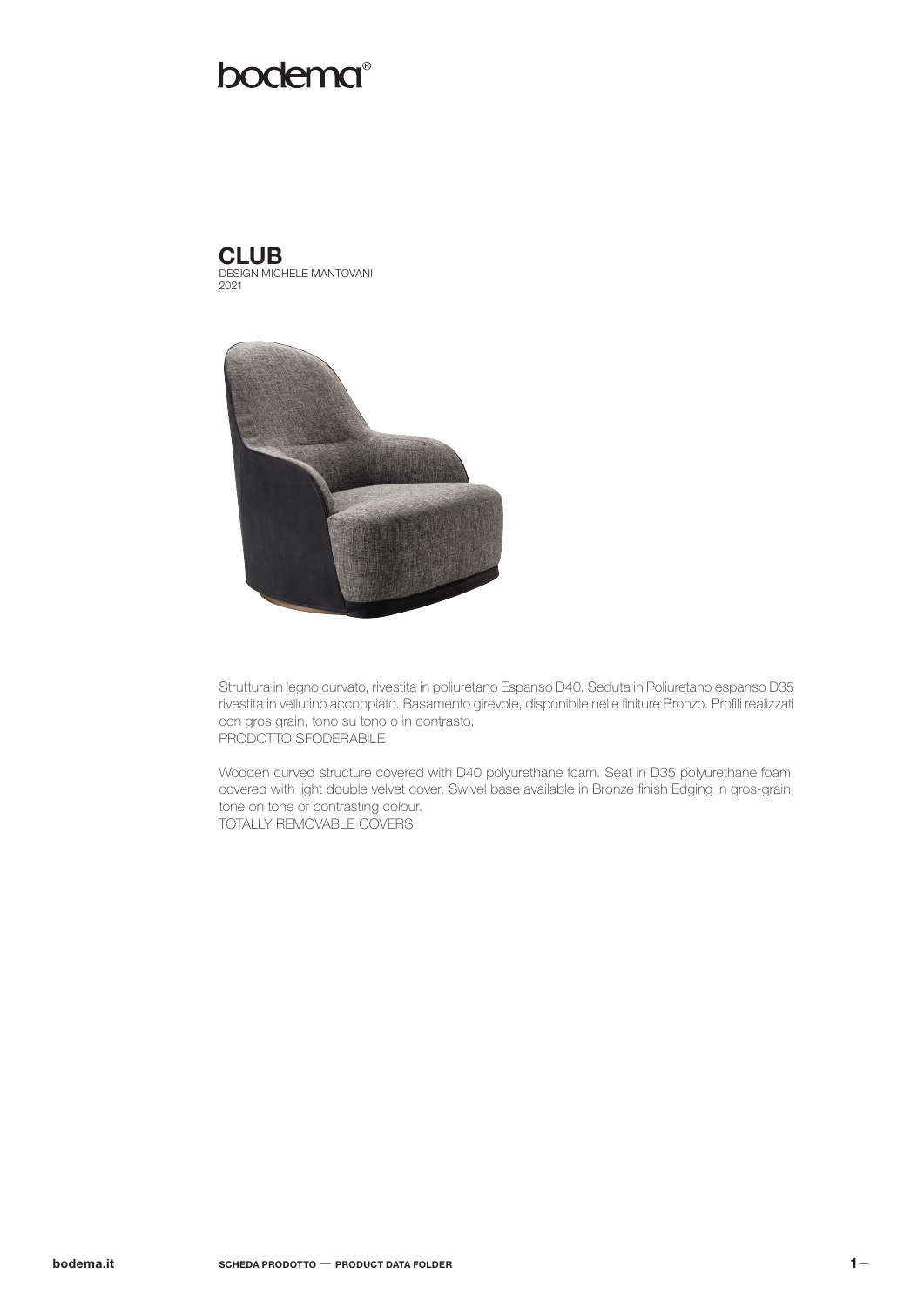**CLUB** DESIGN MICHELE MANTOVANI 2021

CLUB000 *armchair L92*



Bodema si riserva il diritto di apportare, senza preavviso, modifiche nei materiali, nelle finiture e nei disegni dei prodotti. — Bodema reserves itself the right<br>to make changes in terms of choice of the raw materials, th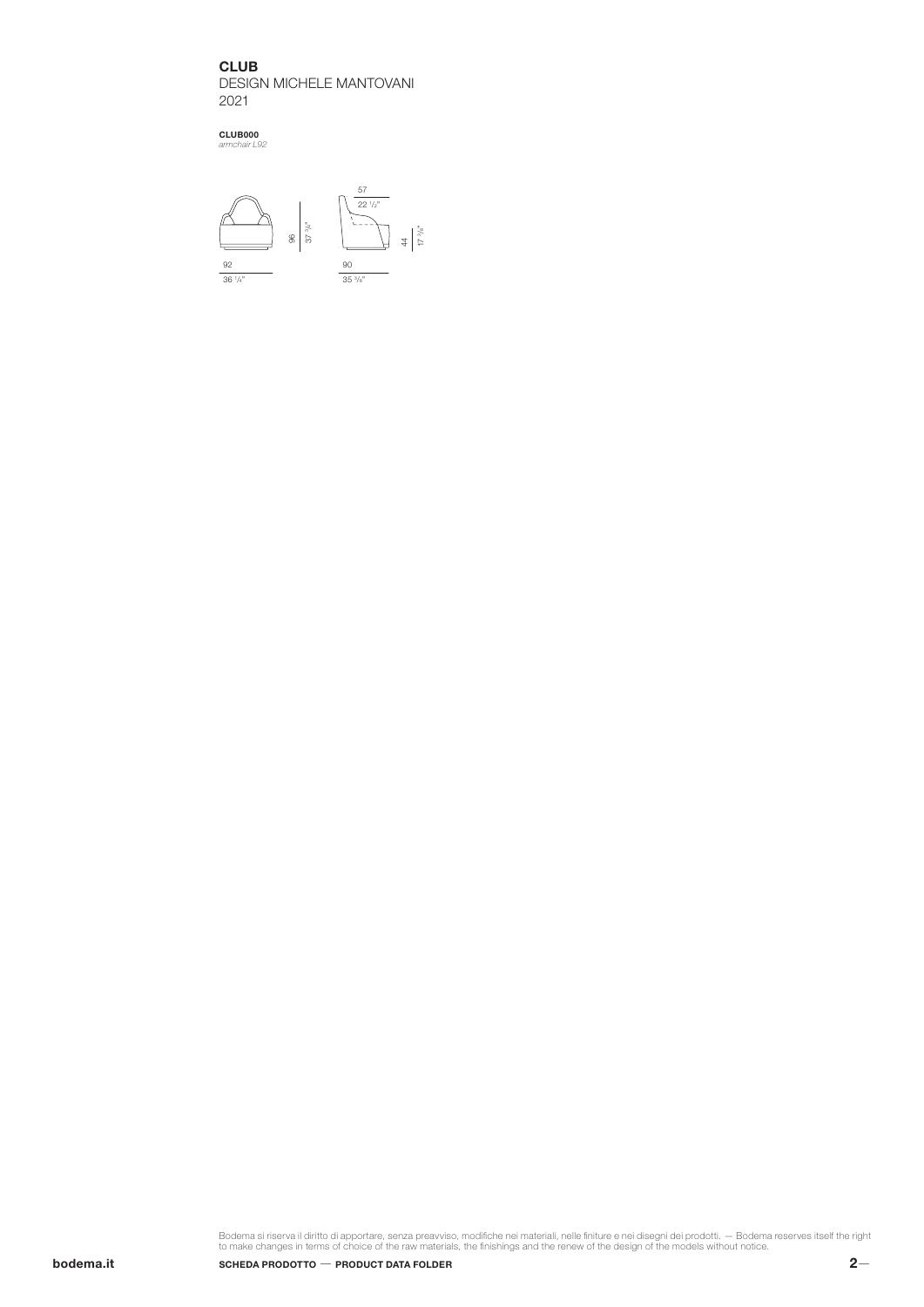# **bodema**®

# **CLUB**

DESIGN MICHELE MANTOVANI 2021



## MATERIALI IMPIEGATI

1 STRUTTURA Legno rivestita in poliuretano espanso D40 2 SEDUTA Poliuretano espanso D35 3 SCHIENALE Poliuretano espanso D35

## FINITURE

4 BASAMENTO Basamento girevole finitura Bronzo

### USED MATERIALS

1 STRUCTURE Wood covered with D40 polyurethane foam 2 SEATS D35 polyurethane foam 3 BACKRESTS D35 polyurethane foam

# FINISHES

4 BASE Swivel base in Bronze finish